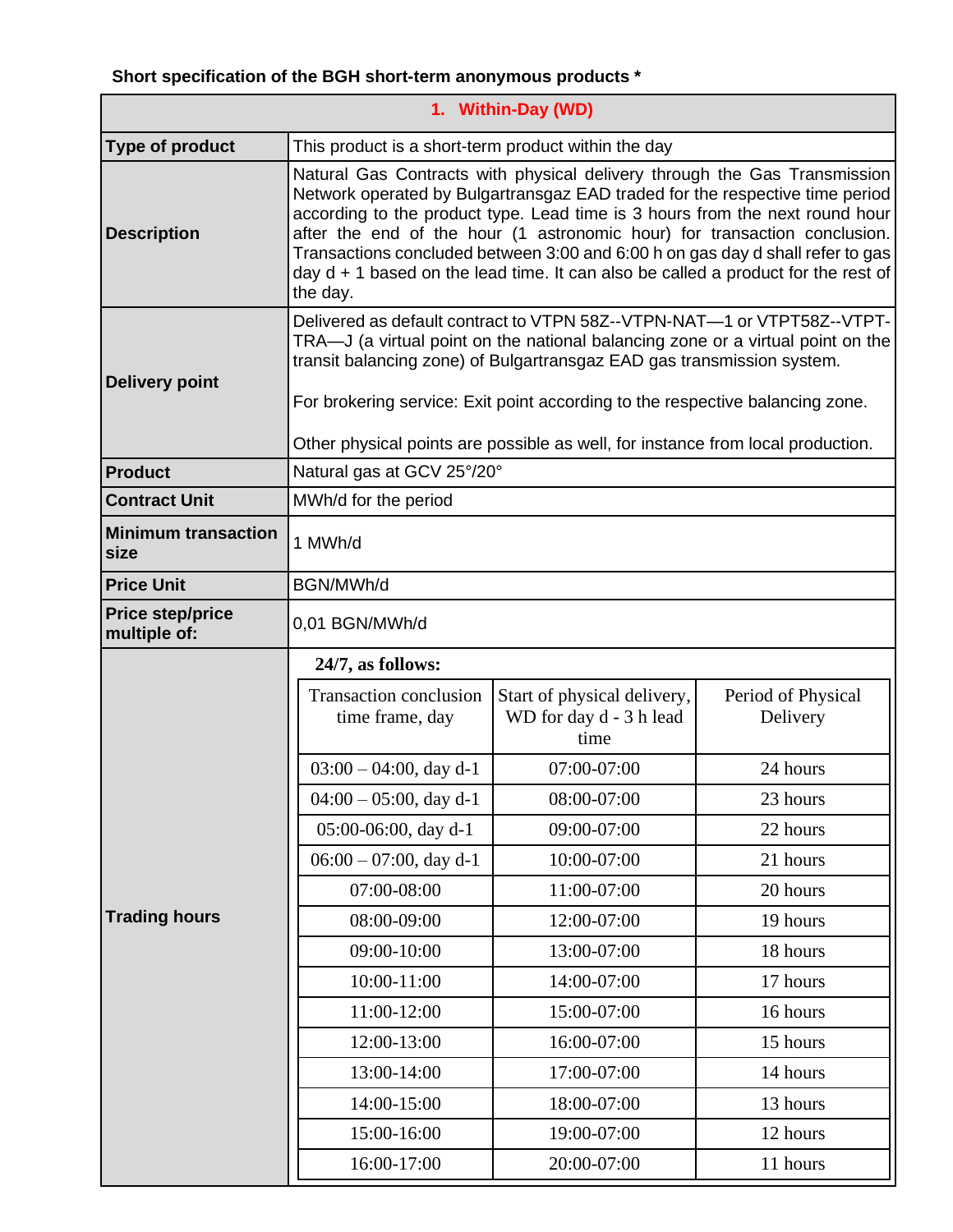|                                         | 17:00-18:00                                                                                                                                                                                                                                                                                                                                                                                              | 21:00-07:00 | 10 hours |  |
|-----------------------------------------|----------------------------------------------------------------------------------------------------------------------------------------------------------------------------------------------------------------------------------------------------------------------------------------------------------------------------------------------------------------------------------------------------------|-------------|----------|--|
|                                         | 18:00-19:00                                                                                                                                                                                                                                                                                                                                                                                              | 22:00-07:00 | 9 hours  |  |
|                                         | 19:00-20:00                                                                                                                                                                                                                                                                                                                                                                                              | 23:00-07:00 | 8 hours  |  |
|                                         | 20:00-21:00                                                                                                                                                                                                                                                                                                                                                                                              | 00:00-07:00 | 7 hours  |  |
|                                         | 21:00-22:00                                                                                                                                                                                                                                                                                                                                                                                              | 01:00-07:00 | 6 hours  |  |
|                                         | 22:00-23:00                                                                                                                                                                                                                                                                                                                                                                                              | 02:00-07:00 | 5 hours  |  |
|                                         | 23:00-24:00                                                                                                                                                                                                                                                                                                                                                                                              | 03:00-07:00 | 4 hours  |  |
|                                         | 24:00-01:00                                                                                                                                                                                                                                                                                                                                                                                              | 04:00-07:00 | 3 hours  |  |
|                                         | $01:00-02:00$                                                                                                                                                                                                                                                                                                                                                                                            | 05:00-07:00 | 2 hours  |  |
|                                         | 02:00-03:00                                                                                                                                                                                                                                                                                                                                                                                              | 06:00-07:00 | 1 hour   |  |
| <b>Trading days</b>                     | <b>Continuous Trading</b>                                                                                                                                                                                                                                                                                                                                                                                |             |          |  |
| <b>Settlement and</b><br>balancing      | Trading information is submitted from BGH to Bulgartransgaz EAD for transport<br>and balancing purposes in the form of a standard trade notification.                                                                                                                                                                                                                                                    |             |          |  |
| <b>Total contract size</b>              | The size of the transaction is equal to the traded quantity                                                                                                                                                                                                                                                                                                                                              |             |          |  |
| <b>Others</b>                           | The traded quantities, the reference price and the VWAP are published on the<br><b>BGH</b> website.                                                                                                                                                                                                                                                                                                      |             |          |  |
| 2. Day Ahead (DA)                       |                                                                                                                                                                                                                                                                                                                                                                                                          |             |          |  |
| Type of product                         | This product is a short-term product with a delivery term of 24 hours at the end<br>of the next gas day.                                                                                                                                                                                                                                                                                                 |             |          |  |
| <b>Description</b>                      | Execution time is the next gas day from 07:00 EET/EEST (d+x) until 07:00<br>EET/EEST $((d+x)+1)$                                                                                                                                                                                                                                                                                                         |             |          |  |
| <b>Delivery point</b>                   | Delivered as default contract to VTPN 58Z--VTPN-NAT-1 or VTPT58Z--VTPT-<br>TRA—J (a virtual point on the national balancing zone or a virtual point on the<br>transit balancing zone) of Bulgartransgaz EAD gas transmission system.<br>For brokering service: Exit point according to the respective balancing zone.<br>Other physical points are possible as well, for instance from local production. |             |          |  |
| <b>Product</b>                          | Natural gas at GCV 25°/20°                                                                                                                                                                                                                                                                                                                                                                               |             |          |  |
| <b>Contract Unit</b>                    | MWh/d for the period                                                                                                                                                                                                                                                                                                                                                                                     |             |          |  |
| <b>Minimum transaction</b><br>size      | 1 MWh/d                                                                                                                                                                                                                                                                                                                                                                                                  |             |          |  |
| <b>Price Unit</b>                       | BGN/MWh/d                                                                                                                                                                                                                                                                                                                                                                                                |             |          |  |
| <b>Price step/price</b><br>multiple of: | 0,01 BGN/MWh/d                                                                                                                                                                                                                                                                                                                                                                                           |             |          |  |
| <b>Trading hours</b>                    | 24/7                                                                                                                                                                                                                                                                                                                                                                                                     |             |          |  |
| <b>Trading days</b>                     | <b>Continuous Trading</b>                                                                                                                                                                                                                                                                                                                                                                                |             |          |  |